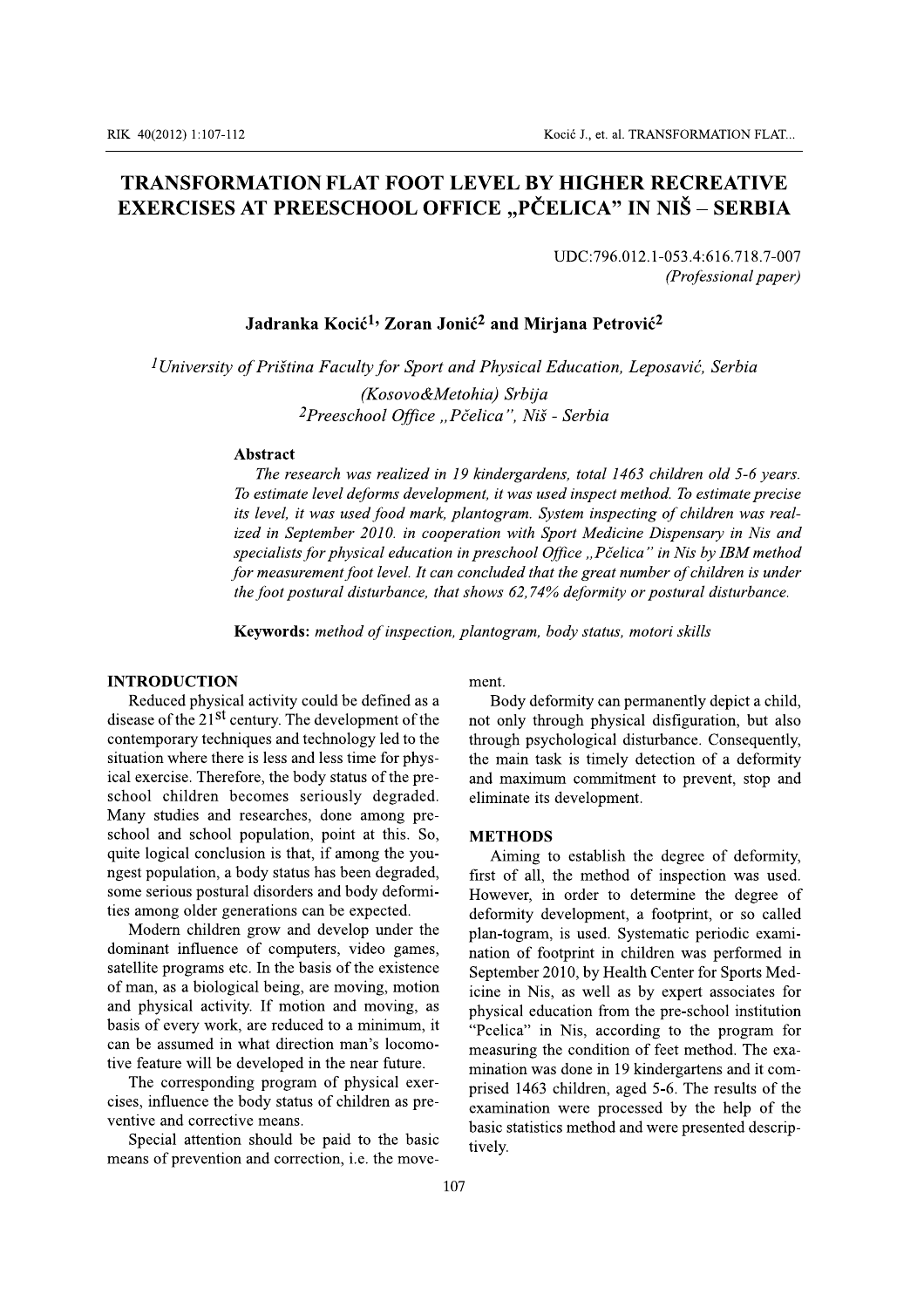| RIK 40(2012) 1:107-112                 |        | Kocić J., et. al. TRANSF       |
|----------------------------------------|--------|--------------------------------|
| <b>1. KINDERGARDEN "BAJKA"</b>         |        | <b>6. KINDERGARDEN " NEV</b>   |
| Number of children: 128, Checkuped: 99 |        | Number of children: 125, Chec  |
| No deformity: 58, With deformity: 41   |        | No deformity: 37, With deform  |
| PES PLANI                              | 16     | <b>PES PLANI</b>               |
| PES PLANO VALGUS                       | 25     | PES PLANO VALGUS               |
| <b>PES VALGUS</b>                      |        | <b>PES VALGUS</b>              |
| <b>B.O.</b>                            | 58     | B.O.                           |
| PES EXCAVATUM                          |        | PES EXCAVATUM                  |
| Boys: 57, Boys deformity: 26           |        | Boys: 54, Boys deformity: 35   |
| Girls: 42, Girls deformity: 15         |        | Girls: 39, Girls deformity: 21 |
| Boys B.O : 31, Girls B.O: 27           |        | Boys B.O : 19, Girls B.O : 18  |
| 2. KINDERGARDEN "BISER"                |        | <b>7. KINDERGARDEN "PEPE</b>   |
| Number of children: 53, Checkuped: 38  |        | Number of children: 109, Chec  |
| No deformity: 11, With deformity: 27   |        | No deformity: 30, With deform  |
| <b>PES PLANI</b>                       | 4      | PES PLANI                      |
| PES PLANO VALGUS                       | 16     | PES PLANO VALGUS               |
| <b>PES VALGUS</b>                      | $\tau$ | <b>PES VALGUS</b>              |
| B.O.                                   | 11     | <b>B.O.</b>                    |
|                                        |        | <b>DECEMBER 1974 FOUR E</b>    |

| PES PLANI                              | 16             |
|----------------------------------------|----------------|
| PES PLANO VALGUS                       | 25             |
| <b>PES VALGUS</b>                      |                |
| <b>B.O.</b>                            | 58             |
| <b>PES EXCAVATUM</b>                   |                |
| Boys: 57, Boys deformity: 26           |                |
| Girls: 42, Girls deformity: 15         |                |
| Boys B.O : 31, Girls B.O: 27           |                |
| 2. KINDERGARDEN "BISER"                |                |
| Number of children: 53, Checkuped: 38  |                |
| No deformity: 11, With deformity: 27   |                |
| PES PLANI                              | 4              |
| PES PLANO VALGUS                       | 16             |
| PES VALGUS                             | $\overline{7}$ |
| <b>B.O.</b>                            | 11             |
| PES EXCAVATUM                          |                |
| Boys: 20, Boys deformity: 18           |                |
| Girls: 18, Girls deformity: 9          |                |
| Boys $B.O:2$ , Girls $B.O:9$           |                |
| <b>3. KINDERGARDEN "SLAVUJ"</b>        |                |
| Number of children: 111, Checkuped: 88 |                |
| No deformity: 29, With deformity: 59   |                |
| PES PLANI                              | 19             |
| PES PLANO VALGUS                       | 34             |
| <b>PES VALGUS</b>                      | 6              |
| <b>B.O.</b>                            | 29             |
|                                        |                |

| PES PLANI                              | 4  |  |
|----------------------------------------|----|--|
| PES PLANO VALGUS                       | 16 |  |
| <b>PES VALGUS</b>                      | 7  |  |
| <b>B.O.</b>                            | 11 |  |
| PES EXCAVATUM                          |    |  |
| Boys: 20, Boys deformity: 18           |    |  |
| Girls: 18, Girls deformity: 9          |    |  |
| Boys B.O : 2, Girls B.O : 9            |    |  |
| <b>3. KINDERGARDEN "SLAVUJ"</b>        |    |  |
| Number of children: 111, Checkuped: 88 |    |  |
| No deformity: 29, With deformity: 59   |    |  |
| PES PLANI                              | 19 |  |
| PES PLANO VALGUS                       | 34 |  |
| <b>PES VALGUS</b>                      | 6  |  |
| <b>B.O.</b>                            | 29 |  |
| PES EXCAVATUM                          |    |  |
| Boys: 46, Boys deformity: 35           |    |  |
| Girls: 42, Girls deformity: 24         |    |  |
| Boys B.O : 11, Girls B.O: 18           |    |  |
| <b>4. KINDERGARDEN " BUBAMARA"</b>     |    |  |
| Number of children: 103, Checkuped: 78 |    |  |
| No deformity: 21, With deformity: 57   |    |  |
| <b>PES PLANI</b>                       | 22 |  |
| PES PLANO VALGUS                       | 34 |  |
| <b>PES VALGUS</b>                      | 1  |  |
| <b>B.O.</b>                            | 21 |  |
|                                        |    |  |

| PES PLANI                              | 19 |
|----------------------------------------|----|
| PES PLANO VALGUS                       | 34 |
| <b>PES VALGUS</b>                      | 6  |
| <b>B.O.</b>                            | 29 |
| <b>PES EXCAVATUM</b>                   |    |
| Boys: 46, Boys deformity: 35           |    |
| Girls: 42, Girls deformity: 24         |    |
| Boys B.O : 11, Girls B.O: 18           |    |
| <b>4. KINDERGARDEN " BUBAMARA"</b>     |    |
| Number of children: 103, Checkuped: 78 |    |
| No deformity: 21, With deformity: 57   |    |
| <b>PES PLANI</b>                       | 22 |
| PES PLANO VALGUS                       | 34 |
| <b>PES VALGUS</b>                      |    |
| B.O.                                   | 21 |
| <b>PES EXCAVATUM</b>                   |    |
| Boys: 47, Boys deformity: 37           |    |
| Girls: 31, Girls deformity: 20         |    |
| Boys B.O: 10, Girls B.O: 11            |    |
| 5. KINDERGARDEN " PLAVI ÈUPERAK"       |    |
| Number of children: 77, Checkuped: 53  |    |
| No deformity: 14, With deformity: 39   |    |
| PES PLANI                              | 12 |
| PES PLANO VALGUS                       | 16 |
| <b>PES VALGUS</b>                      | 11 |
| B.O.                                   | 14 |
|                                        |    |

| 34<br>1<br>21<br>5. KINDERGARDEN " PLAVI ÈUPERAK"<br>Number of children: 77, Checkuped: 53<br>No deformity: 14, With deformity: 39<br>12<br>16 | <b>PESP</b><br><b>PES V</b><br><b>B.O.</b><br><b>PESE</b><br>Boys:<br>Girls:<br>Boys 1<br>10. K<br>Numb<br>No de |
|------------------------------------------------------------------------------------------------------------------------------------------------|------------------------------------------------------------------------------------------------------------------|
|                                                                                                                                                |                                                                                                                  |
|                                                                                                                                                |                                                                                                                  |
|                                                                                                                                                |                                                                                                                  |
|                                                                                                                                                |                                                                                                                  |
|                                                                                                                                                |                                                                                                                  |
|                                                                                                                                                |                                                                                                                  |
|                                                                                                                                                |                                                                                                                  |
|                                                                                                                                                |                                                                                                                  |
|                                                                                                                                                |                                                                                                                  |
|                                                                                                                                                |                                                                                                                  |
|                                                                                                                                                | <b>PESP</b>                                                                                                      |
|                                                                                                                                                | <b>PESP</b>                                                                                                      |
| 11                                                                                                                                             | PES <sub>V</sub>                                                                                                 |
| 14                                                                                                                                             | B.O.                                                                                                             |
|                                                                                                                                                | <b>PESE</b>                                                                                                      |
|                                                                                                                                                | Boys:                                                                                                            |
|                                                                                                                                                | Girls:                                                                                                           |
|                                                                                                                                                | Boys 1                                                                                                           |
|                                                                                                                                                |                                                                                                                  |
|                                                                                                                                                |                                                                                                                  |
|                                                                                                                                                |                                                                                                                  |
|                                                                                                                                                |                                                                                                                  |
|                                                                                                                                                | 108                                                                                                              |

| Kocić J., et. al. TRANSFORMATION FLAT  |    |  |
|----------------------------------------|----|--|
|                                        |    |  |
|                                        |    |  |
| <b>6. KINDERGARDEN " NEVEN"</b>        |    |  |
| Number of children: 125, Checkuped: 93 |    |  |
| No deformity: 37, With deformity: 56   |    |  |
| <b>PES PLANI</b>                       | 16 |  |
| PES PLANO VALGUS                       | 30 |  |
| <b>PES VALGUS</b>                      | 10 |  |
| B.O.                                   | 37 |  |
| <b>PES EXCAVATUM</b>                   |    |  |
| Boys: 54, Boys deformity: 35           |    |  |
| Girls: 39, Girls deformity: 21         |    |  |
| Boys B.O : 19, Girls B.O : 18          |    |  |
|                                        |    |  |
| 7. KINDERGARDEN "PEPELJUGA"            |    |  |
| Number of children: 109, Checkuped: 90 |    |  |
| No deformity: 30, With deformity: 60   |    |  |
| PES PLANI                              | 7  |  |
| PES PLANO VALGUS                       | 30 |  |
| <b>PES VALGUS</b>                      | 23 |  |
| <b>B.O.</b>                            | 30 |  |
|                                        |    |  |

| PES PLANI                              | 16             |
|----------------------------------------|----------------|
| PES PLANO VALGUS                       | 30             |
| PES VALGUS                             | 10             |
| <b>B.O.</b>                            | 37             |
| PES EXCAVATUM                          |                |
| Boys: 54, Boys deformity: 35           |                |
| Girls: 39, Girls deformity: 21         |                |
| Boys B.O : 19, Girls B.O : 18          |                |
| 7. KINDERGARDEN "PEPELjUGA"            |                |
| Number of children: 109, Checkuped: 90 |                |
| No deformity: 30, With deformity: 60   |                |
| PES PLANI                              | 7              |
| PES PLANO VALGUS                       | 30             |
| <b>PES VALGUS</b>                      | 23             |
| B.O.                                   | 30             |
| PES EXCAVATUM                          |                |
| Boys: 49, Boys deformity: 40           |                |
| Girls: 41, Girls deformity: 20         |                |
| Boys B.O : 9, Girls B.O : 21           |                |
| 8. KINDERGARDEN "PINOKIO"              |                |
| Number of children: 29, Checkuped: 21  |                |
| No deformity: 9, With deformity: 12    |                |
| PES PLANI                              | 3              |
| PES PLANO VALGUS                       | 7              |
| <b>PES VALGUS</b>                      | $\overline{c}$ |
| <b>B.O.</b>                            | 9              |
|                                        |                |

| PES PLANI                              |                |
|----------------------------------------|----------------|
| PES PLANO VALGUS                       | 30             |
| <b>PES VALGUS</b>                      | 23             |
| B.O.                                   | 30             |
| PES EXCAVATUM                          |                |
| Boys: 49, Boys deformity: 40           |                |
| Girls: 41, Girls deformity: 20         |                |
| Boys B.O : 9, Girls B.O : 21           |                |
| 8. KINDERGARDEN "PINOKIO"              |                |
| Number of children: 29, Checkuped: 21  |                |
| No deformity: 9, With deformity: 12    |                |
| PES PLANI                              | 3              |
| PES PLANO VALGUS                       | 7              |
| <b>PES VALGUS</b>                      | $\overline{2}$ |
| B.O.                                   | 9              |
| PES EXCAVATUM                          |                |
| Boys: 13, Boys deformity: 9            |                |
| Girls: 8, Girls deformity: 3           |                |
| Boys $B.O:4$ , Girls $B.O:5$           |                |
| 9. KINDERGARDEN "ZVONÈLAI"             |                |
| Number of children: 107, Checkuped: 87 |                |
| No deformity: 24, With deformity: 63   |                |
| <b>PES PLANI</b>                       | 8              |
| PES PLANO VALGUS                       | 41             |
| <b>PES VALGUS</b>                      | 14             |
| B.O.                                   | 24             |
|                                        |                |

|      | PES PLANI                                         | 3              |
|------|---------------------------------------------------|----------------|
|      | PES PLANO VALGUS                                  | $\overline{7}$ |
|      | <b>PES VALGUS</b>                                 | $\overline{2}$ |
|      | <b>B.O.</b>                                       | 9              |
|      | PES EXCAVATUM                                     |                |
|      | Boys: 13, Boys deformity: 9                       |                |
|      | Girls: 8, Girls deformity: 3                      |                |
|      | Boys B.O : 4, Girls B.O : 5                       |                |
|      |                                                   |                |
|      | 9. KINDERGARDEN "ZVONÈLAI"                        |                |
|      | Number of children: 107, Checkuped: 87            |                |
|      | No deformity: 24, With deformity: 63              |                |
|      | <b>PES PLANI</b>                                  | 8              |
|      | PES PLANO VALGUS                                  | 41             |
|      | <b>PES VALGUS</b>                                 | 14             |
|      | <b>B.O.</b>                                       | 24             |
|      | <b>PES EXCAVATUM</b>                              |                |
|      | Boys: 33, Boys deformity: 26                      |                |
|      | Girls: 54, Girls deformity: 37                    |                |
|      | Boys B.O : 7, Girls B.O : 17                      |                |
|      |                                                   |                |
| RAK" | <b>10. KINDERGARDEN "SVITAC"</b>                  |                |
|      | Number of children: 97, Checkuped: 76             |                |
|      | No deformity: 40, With deformity: 36<br>PES PLANI | 13             |
|      |                                                   |                |
|      | PES PLANO VALGUS                                  | 22             |
|      | <b>PES VALGUS</b>                                 | 1              |
|      | B.O.                                              | 40             |
|      | <b>PES EXCAVATUM</b>                              |                |
|      | Boys: 37, Boys deformity: 23                      |                |

|      | PES VALGUS                            | 14 |
|------|---------------------------------------|----|
|      | B.O.                                  | 24 |
|      | PES EXCAVATUM                         |    |
|      | Boys: 33, Boys deformity: 26          |    |
|      | Girls: 54, Girls deformity: 37        |    |
|      | Boys B.O : 7, Girls B.O : 17          |    |
| RAK" | <b>10. KINDERGARDEN "SVITAC"</b>      |    |
|      | Number of children: 97, Checkuped: 76 |    |
|      | No deformity: 40, With deformity: 36  |    |
|      | PES PLANI                             | 13 |
|      | PES PLANO VALGUS                      | 22 |
|      | <b>PES VALGUS</b>                     | 1  |
|      | <b>B.O.</b>                           | 40 |
|      | PES EXCAVATUM                         |    |
|      | Boys: 37, Boys deformity: 23          |    |
|      | Girls: 39, Girls deformity: 13        |    |
|      | Boys B.O : 14, Girls B.O : 26         |    |
|      |                                       |    |
|      |                                       |    |
|      |                                       |    |
|      |                                       |    |
| 108  |                                       |    |
|      |                                       |    |
|      |                                       |    |
|      |                                       |    |

FES EXCAVATU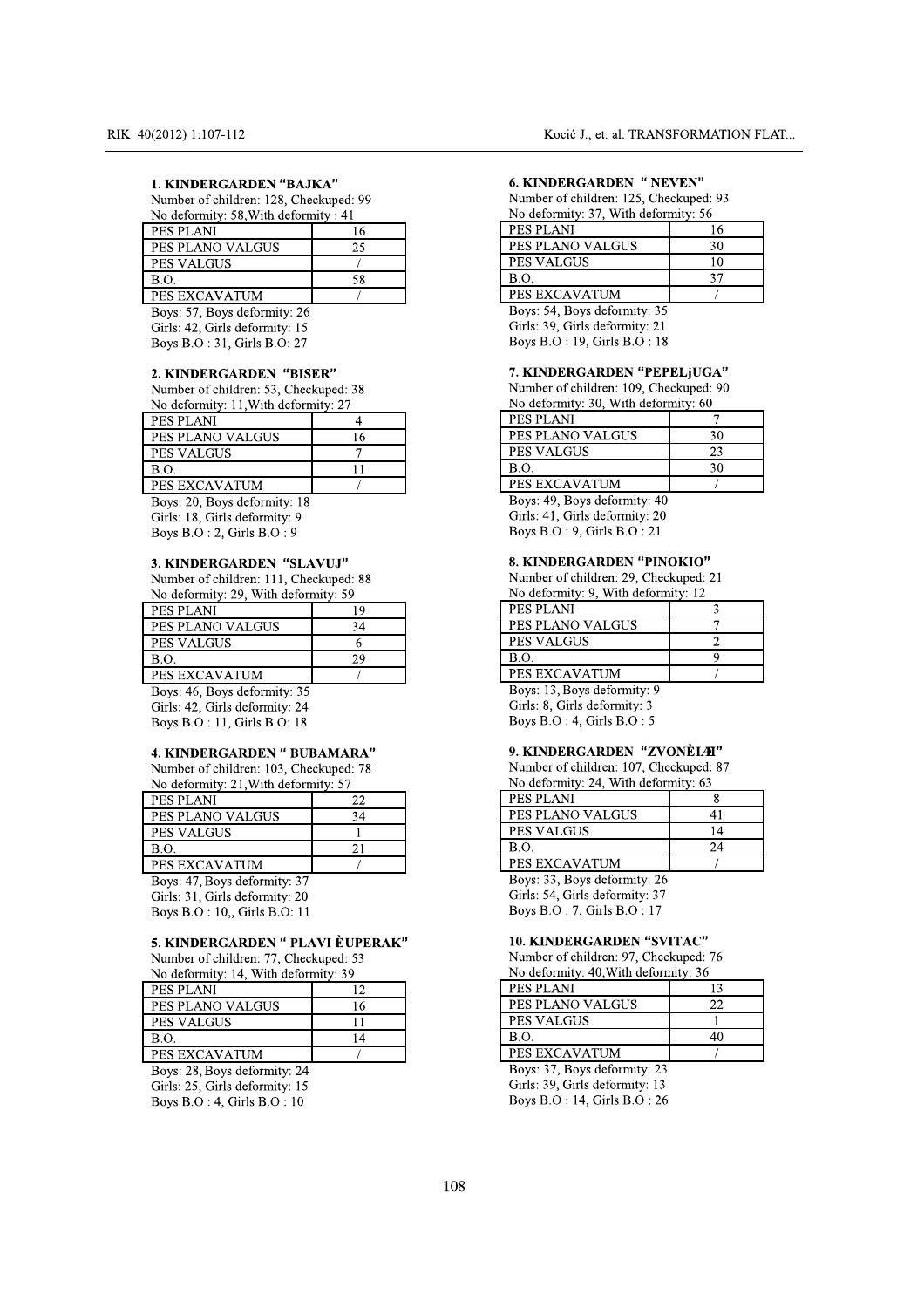| RIK 40(2012) 1:107-112                                                |    | Kocić J., et. al. TRANSE                                            |  |
|-----------------------------------------------------------------------|----|---------------------------------------------------------------------|--|
| 11. KINDERGARDEN "MASLAÈAK"<br>Number of children: 124, Checkuped: 94 |    | <b>16. KINDERGARDEN "BAMBI'</b><br>Number of children: 125, Checkup |  |
| No deformity: 44, With deformity: 50<br><b>PES PLANI</b>              | 16 | No deformity: 24, With deformity:<br>PES PLANI                      |  |
| PES PLANO VALGUS                                                      | 29 | PES PLANO VALGUS                                                    |  |
| <b>PES VALGUS</b>                                                     | 5  | <b>PES VALGUS</b>                                                   |  |
| B.O.                                                                  | 44 | B.O.                                                                |  |
| PES EXCAVATUM                                                         |    | PES EXCAVATUM                                                       |  |
| Boys: 54, Boys deformity: 29                                          |    | Boys: 47, Boys deformity: 36                                        |  |
| Girls: 40, Girls deformity: 21                                        |    | Girls: 45, Girls deformity: 39                                      |  |
| Boys B.O : 25, Girls B.O : 19                                         |    | Boys B.O: 11, Girls B.O: 13                                         |  |
| <b>12. KINDERGARDEN "CRVENKAPA"</b>                                   |    | <b>17. KINDERGARDEN "LEPTIF</b>                                     |  |
| Number of children: 114, Checkuped: 84                                |    | Number of children: 117, Checkup                                    |  |
| No deformity: 45, With deformity: 39                                  |    | No deformity: 29, With deformity:                                   |  |
| PES PLANI                                                             | 11 | <b>PES PLANI</b>                                                    |  |
| PES PLANO VALGUS                                                      | 16 | PES PLANO VALGUS                                                    |  |
| <b>PES VALGUS</b>                                                     | 12 | <b>PES VALGUS</b>                                                   |  |
| <b>B.O.</b>                                                           | 45 | B.O.                                                                |  |
|                                                                       |    | <b>BEO EXIGURISMENT</b>                                             |  |

| PES PLANI                              | 16 |
|----------------------------------------|----|
| PES PLANO VALGUS                       | 29 |
| <b>PES VALGUS</b>                      | 5  |
| B.O.                                   | 44 |
| <b>PES EXCAVATUM</b>                   |    |
| Boys: 54, Boys deformity: 29           |    |
| Girls: 40, Girls deformity: 21         |    |
| Boys B.O : 25, Girls B.O : 19          |    |
| <b>12. KINDERGARDEN "CRVENKAPA"</b>    |    |
| Number of children: 114, Checkuped: 84 |    |
| No deformity: 45, With deformity: 39   |    |
| PES PLANI                              | 11 |
| PES PLANO VALGUS                       | 16 |
| <b>PES VALGUS</b>                      | 12 |
| B.O.                                   | 45 |
| PES ESXAVATUM                          |    |
| Boys: 38, Boys deformity: 18           |    |
| Girls: 46, Girls deformity: 21         |    |
| Boys B.O : 20, Girls B.O : 25          |    |
| <b>13. KINDERGARDEN "KOLIBRI"</b>      |    |
| Number of children: 114, Checkuped: 87 |    |
| No deformity: 29, With deformity: 58   |    |
| PES PLANI                              | 14 |
| PES PLANO VALGUS                       | 43 |
| <b>PES VALGUS</b>                      | 1  |
| B.O.                                   | 29 |
| PES EXCAVATUM                          |    |
| Boys: 53, Boys deformity: 38           |    |
|                                        |    |

PES VALGUS<br>
B.O.<br>
45<br>
PES ESXAVATUM /<br>
Boys: 38, Boys deformity: 18<br>
Girls: 46, Girls deformity: 21<br>
Boys B.O : 20, Girls B.O : 25<br>
13. KINDERGARDEN "KOLIBRI"<br>
Number of children: 114, Checkuped: 87<br>
No deformity: 29, With PES VALGUS<br>
B.O.<br>
B.O.<br>
PES ESXAVATUM /<br>
Boys: 38, Boys deformity: 18<br>
Girls: 46, Girls deformity: 21<br>
Boys B.O : 20, Girls B.O : 25<br> **13. KINDERGARDEN "KOLIBRI"**<br>
Number of children: 114, Checkuped: 87<br>
No deformity: 29, S<br>
ATUM /<br>
45<br>
ATUM /<br>
ys deformity: 18<br>
distributed by: 21<br>
0, Girls B.O : 25<br>
RGARDEN "KOLIBRI"<br>
inildren: 114, Checkuped: 87<br>
7: 29, With deformity : 58<br>
14<br>
VALGUS 43<br>
12<br>
7S<br>
12<br>
29<br>
ATUM /<br>
ys deformity: 38<br>
distribu B.O.<br>
PES ESXAVATUM<br>
Boys: 38, Boys deformity: 18<br>
Girls: 46, Girls deformity: 21<br>
Boys B.O : 20, Girls B.O : 25<br> **13. KINDERGARDEN "KOLIBRI"**<br>
Number of children: 114, Checkuped:<br>
No deformity: 29, With deformity : 58<br>
PE B.O. 45<br>
PES ESXAVATUM /<br>
Boys: 38, Boys deformity: 18<br>
Girls: 46, Girls deformity: 21<br>
Boys B.O : 20, Girls B.O : 25<br> **13. KINDERGARDEN "KOLIBRI"**<br>
Number of children: 114, Checkuped: 87<br>
No deformity: 29, With deformity 45<br>
NATUM /<br>
Boys deformity: 18<br>
Girls deformity: 21<br>
: 20, Girls B.O : 25<br> **ERGARDEN "KOLIBRI"**<br>
f children: 114, Checkuped: 87<br>
Nity: 29, With deformity : 58<br>
NI<br>
NO VALGUS 43<br>
GUS 1<br>
29<br>
AVATUM /<br>
Boys deformity: 38<br>
Gi PES ESXAVATUM //<br>
Boys: 38, Boys deformity: 18<br>
Girls: 46, Girls deformity: 21<br>
Boys B.O : 20, Girls B.O : 25<br> **13. KINDERGARDEN "KOLIBRI"**<br>
Number of children: 114, Checkuped: 87<br>
No deformity: 29, With deformity : 58<br>
<u>P</u> Boys: 38, Boys deformity: 18<br>
Girls: 46, Girls deformity: 21<br>
Boys B.O : 20, Girls B.O : 25<br> **13. KINDERGARDEN "KOLIBRI"**<br>
Number of children: 114, Checkuped: 87<br>
No deformity: 29, With deformity : 58<br>
<u>PES PLANI</u><br>
<u>PES PL</u> Girls: 46, Girls deformity: 21<br>
Boys B.O : 20, Girls B.O : 25<br>
13. KINDERGARDEN "KOLIBRI"<br>
Number of children: 114, Checkuped: 87<br>
No deformity: 29, With deformity : 58<br>
PES PLANI<br>
PES PLANO VALGUS<br>
1<br>
B.O.<br>
29<br>
PES EXCAV Boys B.O : 20, Girls B.O : 25<br>
13. KINDERGARDEN "KOLIBRI"<br>
Number of children: 114, Checkuped: 87<br>
No deformity: 29, With deformity : 58<br>
PES PLANI<br>
14<br>
PES PLANO VALGUS<br>
1<br>
B.O.<br>
29<br>
PES EXCAVATUM<br>
Boys: 53, Boys deformi 13. KINDERGARDEN "KOLIBRI"<br>
Number of children: 114, Checkuped: 87<br>
No deformity: 29, With deformity : 58<br>
PES PLANI<br>
PES PLANO VALGUS<br>
1<br>
B.O.<br>
29<br>
PES EXCAVATUM<br>
Boys: 53, Boys deformity: 38<br>
Girls: 34, Girls deformity: 13. KINDERGARDEN "KO<br>
Number of children: 114, Che<br>
No deformity: 29, With deform<br>
PES PLANI<br>
PES PLANO VALGUS<br>
PES VALGUS<br>
B.O.<br>
PES EXCAVATUM<br>
Boys: 53, Boys deformity: 38<br>
Girls: 34, Girls deformity: 20<br>
Boys B.O : 15, 13. KINDERGARDEN "ROLIBRI"<br>
Number of children: 114, Checkuped: 87<br>
No deformity: 29, With deformity: 58<br>
PES PLANI 14<br>
PES PLANI 29<br>
BRICOVALGUS 43<br>
PES VALGUS 1<br>
B.O.<br>
29<br>
PES EXCAVATUM 7<br>
Boys: 53, Boys deformity: 38<br>
G **S. KINDERGARDEN "KOLIBRI"**<br>
(umber of children: 114, Checkuped: 87<br>
(o deformity: 29, With deformity : 58<br>
ES PLANI 14<br>
ES PLANO VALGUS 43<br>
ES VALGUS 1<br>
0.0.<br>
29<br>
ES EXCAVATUM /<br>
oys: 53, Boys deformity: 38<br>
tirls: 34, Gi

| B.O.          |  |
|---------------|--|
| PES EXCAVATUM |  |

| Number of children: 114, Checkuped: 87 |                |
|----------------------------------------|----------------|
| No deformity: 29, With deformity: 58   |                |
| PES PLANI                              | 14             |
| PES PLANO VALGUS                       | 43             |
| <b>PES VALGUS</b>                      | $\mathbf{1}$   |
| <b>B.O.</b>                            | 29             |
| <b>PES EXCAVATUM</b>                   |                |
| Boys: 53, Boys deformity: 38           |                |
| Girls: 34, Girls deformity: 20         |                |
| Boys B.O : 15, Girls B.O : 14          |                |
|                                        |                |
| 14. KINDERGARDEN "CVRÈAK"              |                |
| Number of children: 99, Checkuped: 79  |                |
| No deformity: 33, With deformity: 46   |                |
| PES PLANI                              | $\overline{4}$ |
| PES PLANO VALGUS                       | 33             |
| <b>PES VALGUS</b>                      | 9              |
| B.O.                                   | 33             |
| <b>PES EXCAVATUM</b>                   |                |
| Boys: 39, Boys deformity: 29           |                |
| Girls: 40, Girls deformity: 17         |                |
| Boys B.O : 10, Girls B.O : 23          |                |
|                                        |                |
| <b>15. KINDERGARDEN "PALÈLÆ"</b>       |                |
| Number of children: 108, Checkuped: 81 |                |
| No deformity: 28, With deformity: 53   |                |
| PES PLANI                              | 8              |
| PES PLANO VALGUS                       | 33             |
| <b>PES VALGUS</b>                      | 11             |
| <b>B.O.</b>                            | 28             |
| PES EXCAVATUM                          | 1              |
| Boys: 37, Boys deformity: 29           |                |
|                                        |                |

| Number of children: 108, Checkuped: 81 |
|----------------------------------------|
| No deformity: 28 With deformity: 53    |

| PES VALGUS                             | 9  |   |
|----------------------------------------|----|---|
| B.O.                                   | 33 |   |
| PES EXCAVATUM                          |    |   |
| Boys: 39, Boys deformity: 29           |    |   |
| Girls: 40, Girls deformity: 17         |    |   |
| Boys B.O : 10, Girls B.O : 23          |    |   |
| <b>15. KINDERGARDEN "PALÈLÆ"</b>       |    |   |
| Number of children: 108, Checkuped: 81 |    |   |
| No deformity: 28, With deformity: 53   |    |   |
| PES PLANI                              | 8  |   |
| PES PLANO VALGUS                       | 33 |   |
| <b>PES VALGUS</b>                      | 11 |   |
| <b>B.O.</b>                            | 28 |   |
| PES EXCAVATUM                          | 1  |   |
| Boys: 37, Boys deformity: 29           |    |   |
| Girls: 44, Girls deformity: 24         |    |   |
| Boys B.O: 8, Girls B.O: 20             |    |   |
|                                        |    |   |
|                                        |    |   |
|                                        |    |   |
|                                        |    | 1 |
|                                        |    |   |
|                                        |    |   |
|                                        |    |   |
|                                        |    |   |
|                                        |    |   |
|                                        |    |   |
|                                        |    |   |

|                   | Kocić J., et. al. TRANSFORMATION FLAT  |                |  |
|-------------------|----------------------------------------|----------------|--|
|                   |                                        |                |  |
|                   |                                        |                |  |
|                   | <b>16. KINDERGARDEN "BAMBI"</b>        |                |  |
|                   | Number of children: 125, Checkuped: 92 |                |  |
|                   | No deformity: 24, With deformity: 68   |                |  |
| PES PLANI         |                                        | 8              |  |
|                   | PES PLANO VALGUS                       | 35             |  |
| <b>PES VALGUS</b> |                                        | 23             |  |
| B.O.              |                                        | 24             |  |
|                   | PES EXCAVATUM                          | $\overline{2}$ |  |
|                   | Boys: 47, Boys deformity: 36           |                |  |
|                   | Girls: 45, Girls deformity: 39         |                |  |
|                   | Boys B.O: 11, Girls B.O: 13            |                |  |
|                   |                                        |                |  |
|                   | <b>17. KINDERGARDEN "LEPTIRIÆ"</b>     |                |  |
|                   | Number of children: 117, Checkuped: 98 |                |  |
|                   | No deformity: 29, With deformity: 69   |                |  |
| <b>PES PLANI</b>  |                                        | 15             |  |
|                   | PES PLANO VALGUS                       | 38             |  |
| <b>PES VALGUS</b> |                                        | 16             |  |
| B.O.              |                                        | 29             |  |
|                   | PES EXCAVATUM                          |                |  |

| PES PLANO VALGUS                       | 35             |
|----------------------------------------|----------------|
| <b>PES VALGUS</b>                      | 23             |
| <b>B.O.</b>                            | 24             |
| PES EXCAVATUM                          | $\overline{2}$ |
| Boys: 47, Boys deformity: 36           |                |
| Girls: 45, Girls deformity: 39         |                |
| Boys B.O : 11, Girls B.O : 13          |                |
| 17. KINDERGARDEN "LEPTIRIÆ"            |                |
| Number of children: 117, Checkuped: 98 |                |
| No deformity: 29, With deformity: 69   |                |
| PES PLANI                              | 15             |
| PES PLANO VALGUS                       | 38             |
| <b>PES VALGUS</b>                      | 16             |
| B.O.                                   | 29             |
| PES EXCAVATUM                          |                |
| Boys: 49, Boys deformity: 34           |                |
| Girls: 49, Girls deformity: 35         |                |
| Boys B.O : 15, Girls B.O : 14          |                |
|                                        |                |
| 18. KINDERGARDEN "BISER"               |                |
| Number of children: 53, Checkuped: 38  |                |
| No deformity: 11, With deformity: 27   |                |
| PES PLANI                              | 4              |
| PES PLANO VALGUS                       | 16             |
| <b>PES VALGUS</b>                      | 7              |
| B.O.                                   | 11             |
| PES EXCAVATUM                          |                |
|                                        |                |

| PES PLANO VALGUS                      | 38             |
|---------------------------------------|----------------|
| <b>PES VALGUS</b>                     | 16             |
| B.O.                                  | 29             |
| PES EXCAVATUM                         |                |
| Boys: 49, Boys deformity: 34          |                |
| Girls: 49, Girls deformity: 35        |                |
| Boys B.O : 15, Girls B.O : 14         |                |
| <b>18. KINDERGARDEN "BISER"</b>       |                |
| Number of children: 53, Checkuped: 38 |                |
| No deformity: 11, With deformity: 27  |                |
| PES PLANI                             | $\overline{4}$ |
| PES PLANO VALGUS                      | 16             |
| <b>PES VALGUS</b>                     | 7              |
| <b>B.O.</b>                           | 11             |
| <b>PES EXCAVATUM</b>                  |                |
| Boys: 20, Boys deformity: 18          |                |
| Girls: 18, Girls deformity: 9         |                |
| Boys B.O : 2, Girls B.O : 9           |                |
| <b>19. KINDERGARDEN "PETAR PAN"</b>   |                |
| Number of children: 73, Checkuped: 53 |                |
| No deformity: 16, With deformity: 37  |                |
| PES PLANI                             | 11             |
| PES PLANO VALGUS                      | 24             |
| <b>PES VALGUS</b>                     | $\overline{c}$ |
| B.O.                                  | 16             |
|                                       |                |

| PES PLANI                                 | 4              |
|-------------------------------------------|----------------|
| PES PLANO VALGUS                          | 16             |
| <b>PES VALGUS</b>                         | $\overline{7}$ |
| B.O.                                      | 11             |
| PES EXCAVATUM                             |                |
| Boys: 20, Boys deformity: 18              |                |
| Girls: 18, Girls deformity: 9             |                |
| Boys B.O : 2, Girls B.O : 9               |                |
| <b>19. KINDERGARDEN "PETAR PAN"</b>       |                |
| Number of children: 73, Checkuped: 53     |                |
| No deformity: 16, With deformity: 37      |                |
| PES PLANI                                 | 11             |
| PES PLANO VALGUS                          | 24             |
| <b>PES VALGUS</b>                         | $\overline{2}$ |
| <b>B.O.</b>                               | 16             |
| <b>PES EXCAVATUM</b>                      |                |
| Boys: 27, Boys deformity: 19              |                |
| Girls: 26, Girls deformity: 18            |                |
| Boys B.O : 8, Girls B.O : 8               |                |
|                                           |                |
| <b>FINAL RESULTS</b>                      |                |
| Number of children: 1907, Checkuped: 1463 |                |
| No deformity: 545, With deformity: 918    |                |
| <b>PES PLANI</b>                          | 225            |
| PES PLANO VALGUS                          | 534            |
| <b>PES VALGUS</b>                         | 156            |
| <b>B.O.</b>                               | 545            |
|                                           |                |

| 16<br>33<br>B.O.<br>PES EXCAVATUM<br>$\sqrt{ }$<br>Boys: 27, Boys deformity: 19<br>Girls: 26, Girls deformity: 18<br>Boys B.O : 8, Girls B.O : 8<br>Ŝ,<br><b>FINAL RESULTS</b><br>:81<br>Number of children: 1907, Checkuped: 1463<br>$\overline{\mathbf{3}}$<br>No deformity: 545, With deformity: 918<br>$\overline{8}$<br>PES PLANI<br>225<br>33<br>PES PLANO VALGUS<br>534<br>11<br><b>PES VALGUS</b><br>156<br>28<br>B.O.<br>545<br>$\mathbf{1}$<br>PES EXCAVATUM<br>3<br>Boys: 771, Boys deformity: 537<br>Girls: 692, Girls deformiy: 381<br>Boys B.O: 234, Girls B.O: 311<br>109 |  |  | PES VALGUS | 2 |
|------------------------------------------------------------------------------------------------------------------------------------------------------------------------------------------------------------------------------------------------------------------------------------------------------------------------------------------------------------------------------------------------------------------------------------------------------------------------------------------------------------------------------------------------------------------------------------------|--|--|------------|---|
|                                                                                                                                                                                                                                                                                                                                                                                                                                                                                                                                                                                          |  |  |            |   |
|                                                                                                                                                                                                                                                                                                                                                                                                                                                                                                                                                                                          |  |  |            |   |
|                                                                                                                                                                                                                                                                                                                                                                                                                                                                                                                                                                                          |  |  |            |   |
|                                                                                                                                                                                                                                                                                                                                                                                                                                                                                                                                                                                          |  |  |            |   |
|                                                                                                                                                                                                                                                                                                                                                                                                                                                                                                                                                                                          |  |  |            |   |
|                                                                                                                                                                                                                                                                                                                                                                                                                                                                                                                                                                                          |  |  |            |   |
|                                                                                                                                                                                                                                                                                                                                                                                                                                                                                                                                                                                          |  |  |            |   |
|                                                                                                                                                                                                                                                                                                                                                                                                                                                                                                                                                                                          |  |  |            |   |
|                                                                                                                                                                                                                                                                                                                                                                                                                                                                                                                                                                                          |  |  |            |   |
|                                                                                                                                                                                                                                                                                                                                                                                                                                                                                                                                                                                          |  |  |            |   |
|                                                                                                                                                                                                                                                                                                                                                                                                                                                                                                                                                                                          |  |  |            |   |
|                                                                                                                                                                                                                                                                                                                                                                                                                                                                                                                                                                                          |  |  |            |   |
|                                                                                                                                                                                                                                                                                                                                                                                                                                                                                                                                                                                          |  |  |            |   |
|                                                                                                                                                                                                                                                                                                                                                                                                                                                                                                                                                                                          |  |  |            |   |
|                                                                                                                                                                                                                                                                                                                                                                                                                                                                                                                                                                                          |  |  |            |   |
|                                                                                                                                                                                                                                                                                                                                                                                                                                                                                                                                                                                          |  |  |            |   |
|                                                                                                                                                                                                                                                                                                                                                                                                                                                                                                                                                                                          |  |  |            |   |
|                                                                                                                                                                                                                                                                                                                                                                                                                                                                                                                                                                                          |  |  |            |   |
|                                                                                                                                                                                                                                                                                                                                                                                                                                                                                                                                                                                          |  |  |            |   |
|                                                                                                                                                                                                                                                                                                                                                                                                                                                                                                                                                                                          |  |  |            |   |
|                                                                                                                                                                                                                                                                                                                                                                                                                                                                                                                                                                                          |  |  |            |   |
|                                                                                                                                                                                                                                                                                                                                                                                                                                                                                                                                                                                          |  |  |            |   |
|                                                                                                                                                                                                                                                                                                                                                                                                                                                                                                                                                                                          |  |  |            |   |
|                                                                                                                                                                                                                                                                                                                                                                                                                                                                                                                                                                                          |  |  |            |   |
|                                                                                                                                                                                                                                                                                                                                                                                                                                                                                                                                                                                          |  |  |            |   |
|                                                                                                                                                                                                                                                                                                                                                                                                                                                                                                                                                                                          |  |  |            |   |
|                                                                                                                                                                                                                                                                                                                                                                                                                                                                                                                                                                                          |  |  |            |   |
|                                                                                                                                                                                                                                                                                                                                                                                                                                                                                                                                                                                          |  |  |            |   |
|                                                                                                                                                                                                                                                                                                                                                                                                                                                                                                                                                                                          |  |  |            |   |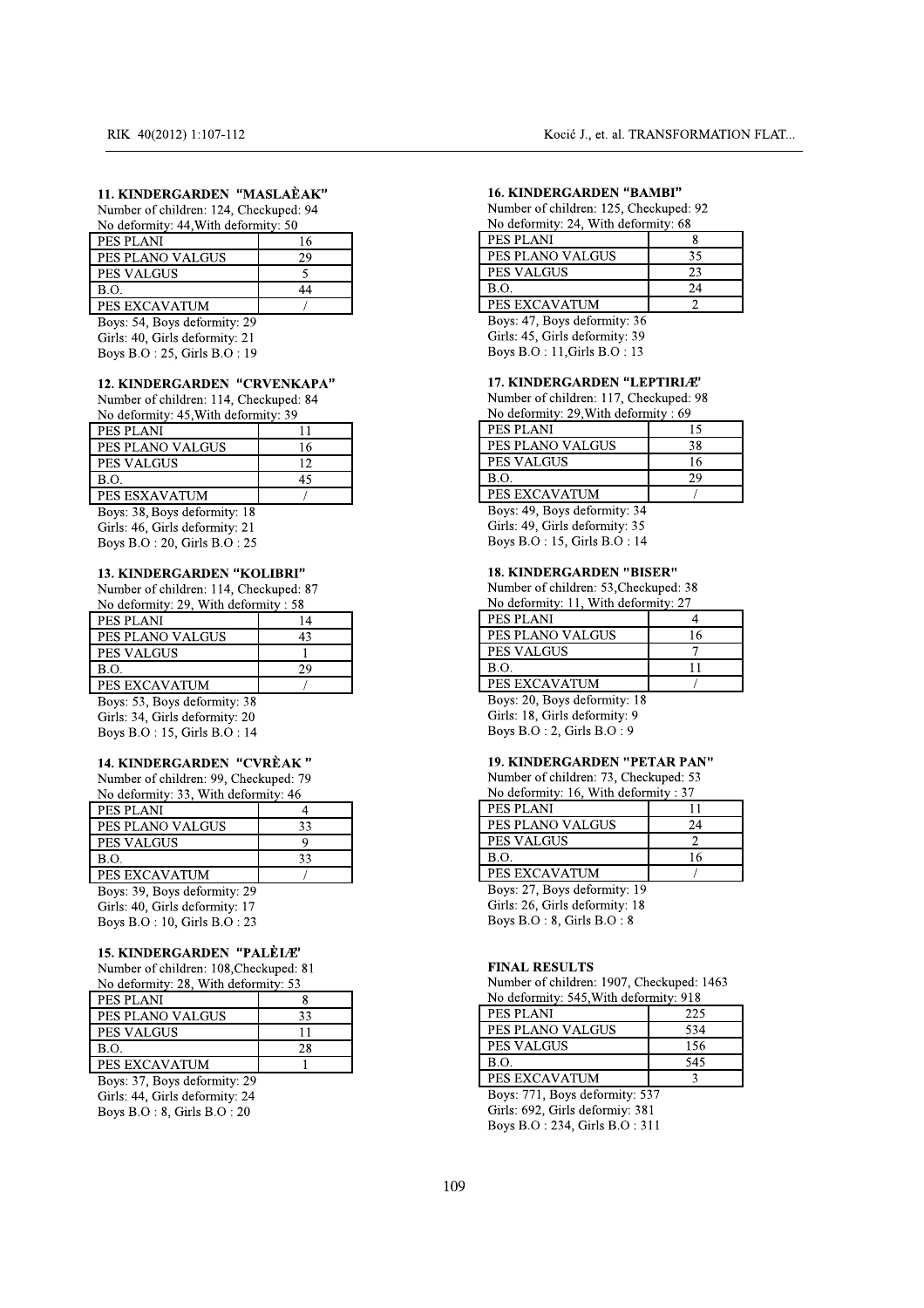## **RESULTS AND DISCUSSION**

The achieved results were presented for each kindergarten separately, including the total number of 19 kindergartens with children of both sex, and the summary report was also given.

Based on the obtained results, it can be concluded that a large number of children has a certain degree of postural disorder of the foot arch, as well as foot deformity. Namely, the data show that 62,74% of children have some of foot deformities. There are 36.5% of children with Pes plano-valgus, which is characterized by loosening of musculature in a higher extent, but there are also changes in ligaments. Pes plani or flat foot, which is characterized by musculature loosening in a higher extent, is present in 15% of children. The percentage of children with pes valgus deformity, or the easiest form of flat foot, characterized by weakening and loosening of foot muscles, particularly those that hold the longitudinal arch, is  $10,6\%$ , while 0.2% of children has hollow foot, i.e. pes excavatum. The neat finds are found in 37% of children, which is, according to the author, a disconcerting fact.

A program of sports and recreation activities was made in cooperation with experts from the Institution dealing with physical education and coaches from Nis's sport clubs. Through one cycle within one year, children were involved in the following sports: rhythmic gymnastics, judo, tennis, basketball, handball, football, and athletics, icescatting and skiing. Each club, in its sports and recreation activities, had a task to present the initial basic elements of the given sport and in this way, educate and inform children and parents. Easc of the mentioned activities was presented during the four weeks, in two classes per week, in cooperation with expert associates of the Institution. A huge interest of children and parents was noticed, so the project resulted in mass involvement of children in clubs, with which the cooperation was made.

Through the mass animation of children of this age, lots of goals have been achieved, out of which the most important one has been highlighted. It is a tendency to prevent negative influences on children development, which appear as a consequence of the modern way of living, those that relate to the body development itself, as well as those that relate to formation and improvement of motoric abilities. In this period of growing, a spinal column as a base of proper growth and development has been particularly endangered. It is a period of the proper formation of the spinal column curves, so the increased, properly dosed and adequate physical activity is a perfect mean for prevention of negative influences on the proper growth and development of children. Furthermore, a health component must not be neglected, which is reflected in strengthening children's health and creation of resistance to various diseases.

A significant influence was made on the development and improvement of basic motoric abilities (speed, coordination, endurance, mobility, precision, balance and strength). Educational component was also satisfied in children socialization thro-ugh cooperation, association and development of sense for team work. Furthermore, the children gained new knowledge and some skills through the range of various body activities they have needed, for later update of sports and technical knowledge and skills, as well as for the everyday life and work.

### **CONCLUSION**

The adequate programs of physical exercises influence the body status of children as preventive and corrective means.

Special attention should be paid to the basic means of prevention and correction, i.e. the motion. As has already been mentioned, the prevention in such cases is of great importance and, if all necessary measures are taken on time, usually the heavier forms of body deformity do not appear at all. Since these changes on foot are mainly in the initial stage, a specially chosen set of exercises can very successfully fight this deformity, and in a majority of cases its further development could be prevented. It is an ideal opportunity for expert associates in physical education and teachers in preschool institutions, even under very modest conditions, to perform preventive exercises, the aim of which is strengthening of foot musculature. The cooperation with parents is especially important, in the sense of explaining the importance of the exercises application. Emphasizing practicing at home, in order to achieve even better results, is also very significant. This project continues to develop.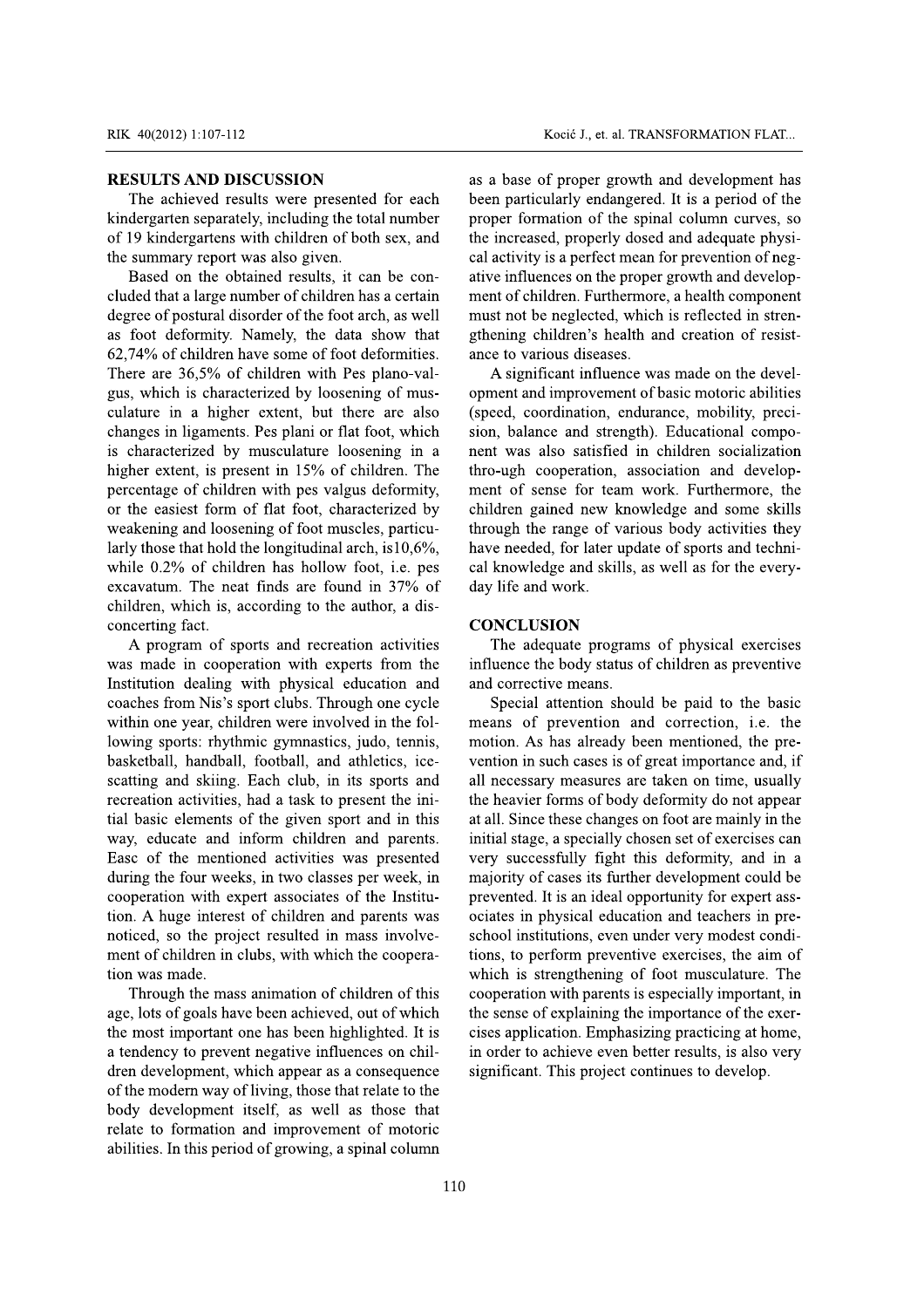### Kocić J., et. al. TRANSFORMATION FLAT...

### **REFERENCES**

Ivanović, M. (2002). Vežbe oblikovanja i elementarne motoričke igre [Form Exercises & Elementar Mothor Games. In Serbian.] Valjevo: Grafiti, Co..

Kocić, J., & Tošić, S. (2009): Praktikum za metodiku nastave fizičkog vaspitanja smer-vaspitač predškolske ustanove [Practicum for Methodic of Physical education – program for kindergarden teacher . In Serbian.] Jagodina: Pedagoški fakultetu u Jagodini Univerziteta u Kragujevcu.

Koturović, Lj., & Jeričević, D. (1988): Korektivna gimnastika [Korrectiv gymnastics. In Serbian.] Berograd: Sportska knjiga.

- Nemec, P. (1999). Elementarne igre i njihova primena [Elementary Games and their use. In Serbian.] Beograd: Idea.
- Radisavljević, M. (1992): Korektivna gimnastika sa osnovama kineziterapije [Korrectiv gymnastics with Kinesitherapie Basis. In Serbian.] Beograd: Fakultet za fizičku kulturu.
- Perić, D., & Cvetković, N. (2003): Budi prav-bićeš zdrav [Stand Straight-You Will Be Health,. In Sebian.]. Beograd: Biblioteka Grada Beograda.

Correnspondence: Jadranka Kocić University of Priština Faculty of Sport and Physical Education Dositej Obradović b b, 38218 Leposavić, Kosovo-Metohija, Srbija E - mail: mala@sbb.rs